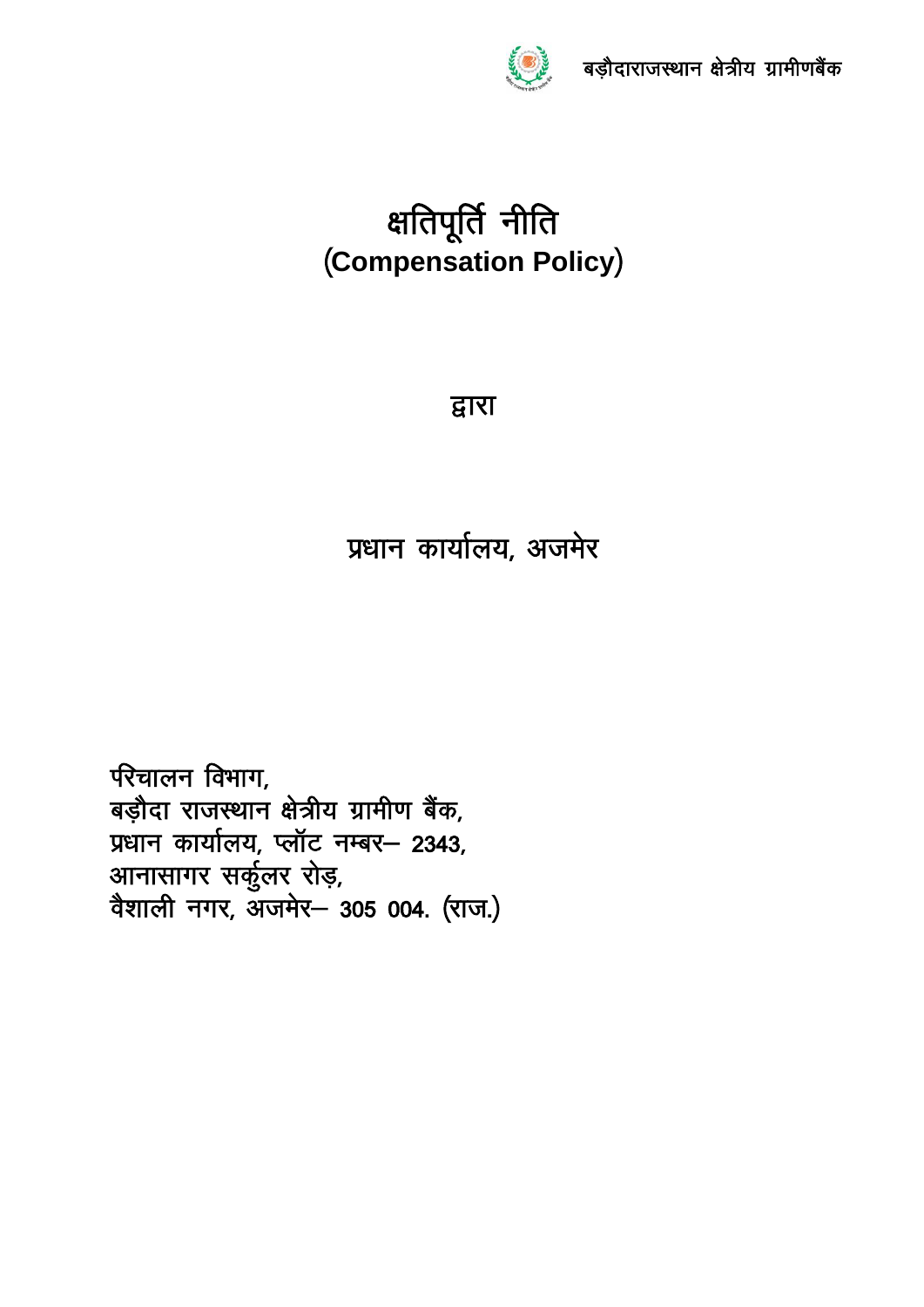

# **COMPENSATION POLICY**

# **Introduction**

Technological progress in payment and settlement systems and the qualitative changes in operational systems and processes that have been undertaken by various players in the market have enabled market forces of competition to come into play to improve efficiencies in providing better service to the users of the system. It will be the bank's endeavor to offer services to its customers with best possible utilization of its technology infrastructure. Withdrawal of the Reserve Bank of India instructions to banks on time frame for collection of outstation cheques, payment of interest on delayed collection of outstation cheques / instruments, with effect from 1<sup>st</sup> November 2004, had offered bank further opportunities to increase its efficiency for better performance. This Compensation policy of the bank is therefore, designed to cover areas relating to unauthorized debiting of account, payment of interest to customers for delayed collection of cheques / instruments, payment of cheques after acknowledgement of stop payment instructions, remittances within India, lending, etc. The policy is based on principles of transparency and fairness in the treatment of customers.

#### **Objective**

The objective of this policy is to establish a system whereby the bank compensates the customer for any financial loss he/she might incur due to deficiency in service on the part of the bank or any act of omission or commission directly attributable to the bank. By ensuring that the customer is compensated without having to ask for it, the bank expects instances when the customer has to approach Banking Ombudsman or any other Forum for redressal to come down significantly.

#### **Framework**

The policy covers only compensation for financial losses which customers might incur due to deficiency in the services offered by the bank which can be measured directly and as such the commitments under this policy are without prejudice to any right the bank will have in defending its position before any forum duly constituted to adjudicate banker-customer disputes.

Various kinds of financial losses are outlined below :

#### **1. Unauthorized / Erroneous Debit :**

If the bank has raised an unauthorized / erroneous direct debit to an account, the entry will be reversed immediately on being informed of the erroneous debit, after verifying the position. In the event the unauthorized/erroneous debit has resulted in a financial loss for the customer by way of reduction in the minimum balance applicable for payment of interest on savings bank deposit or payment of additional interest to the bank in a loan account, the bank will compensate the customer for such loss. Further, if the customer has suffered any financial loss incidental to wrongful return of a cheque or failure to entertain direct debit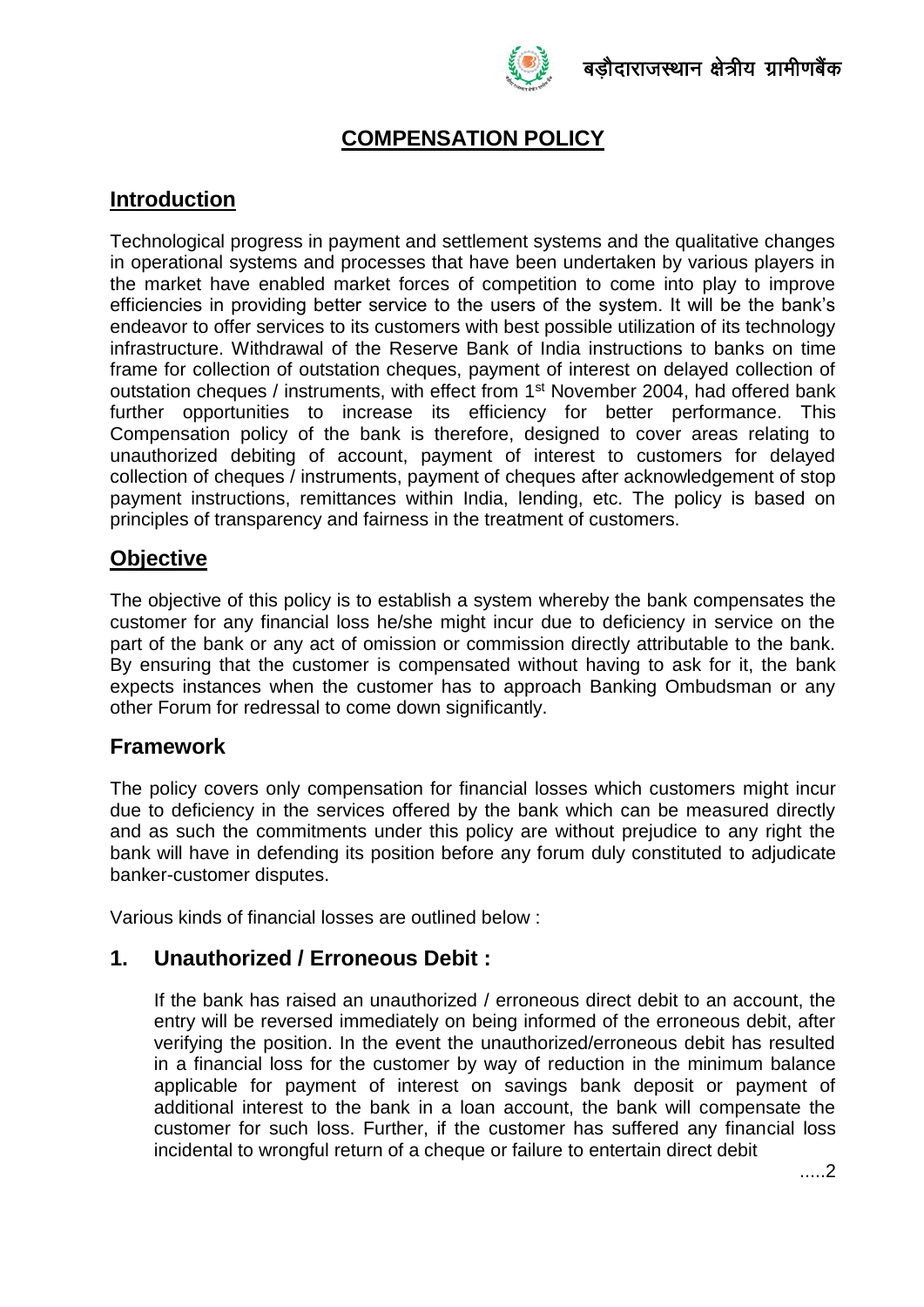

- 2 -

instructions, arising due to insufficient balance on account of the unauthorized / erroneous debit, the bank will compensate the customer to the extent of such financial losses.

In case verification of the entry reported to be erroneous by the customer does not involve a third party, the bank shall arrange to complete the process of verification within a maximum period of 7 working days from the date of reporting of erroneous debit. In case, the verification involves a third party*,* the bank shall complete the verification process within a maximum period of one month from the date of reporting of erroneous transaction by the customer.

However, the Bank will ensure that wrong bills are not raised and issued to customers. In case, a customer protests any bill, the bank will provide explanation and, if necessary, documentary evidence to the customer within a maximum period of sixty days with a spirit to amicably redress the grievances.

#### **2. ACH debit/ other debits to accounts :**

The bank will undertake to carry out ACH debit instructions of customers in time. In the event the bank fails to meet such commitments customer will be compensated to the extent of any financial loss the customer would incur on account of delay in carrying out the instruction/failure to carry out the instructions.The bank would debit the customer's account with any applicable service charge as per the schedule of charges notified by the bank. In the event the bank levies any charge in violation of the arrangement, the bank will reverse the charges when pointed out by the customer subject to scrutiny of agreed terms and conditions. Any consequential financial loss to the customer will also be compensated with proper scrutiny and as per applicable guidelines.

#### **3. Payment of Cheques after Stop Payment Instructions:**

In case a cheque has been paid after stop payment instruction is acknowledged by the bank, the bank shall reverse the transaction and give value-dated credit to protect the interest of the customer. Any consequential financial loss to the customer will be compensated as provided under para 1 above. Such debits will be reversed within 2 working days of the customer intimating the transaction to the bank.

#### **4. Payment of Interest for delayed Collection of Outstation Cheques:**

As part of the compensation policy of the bank, the bank will pay interest to its customer on the amount of collection instruments in case there is delay in giving credit beyond the time period specified in banks cheque collection policy. Such interest shall be paid without any demand from customers in all types of accounts. There shall be no distinction between instruments drawn on the bank's own branches or on other banks for the purpose of payment of interest on delayed collection.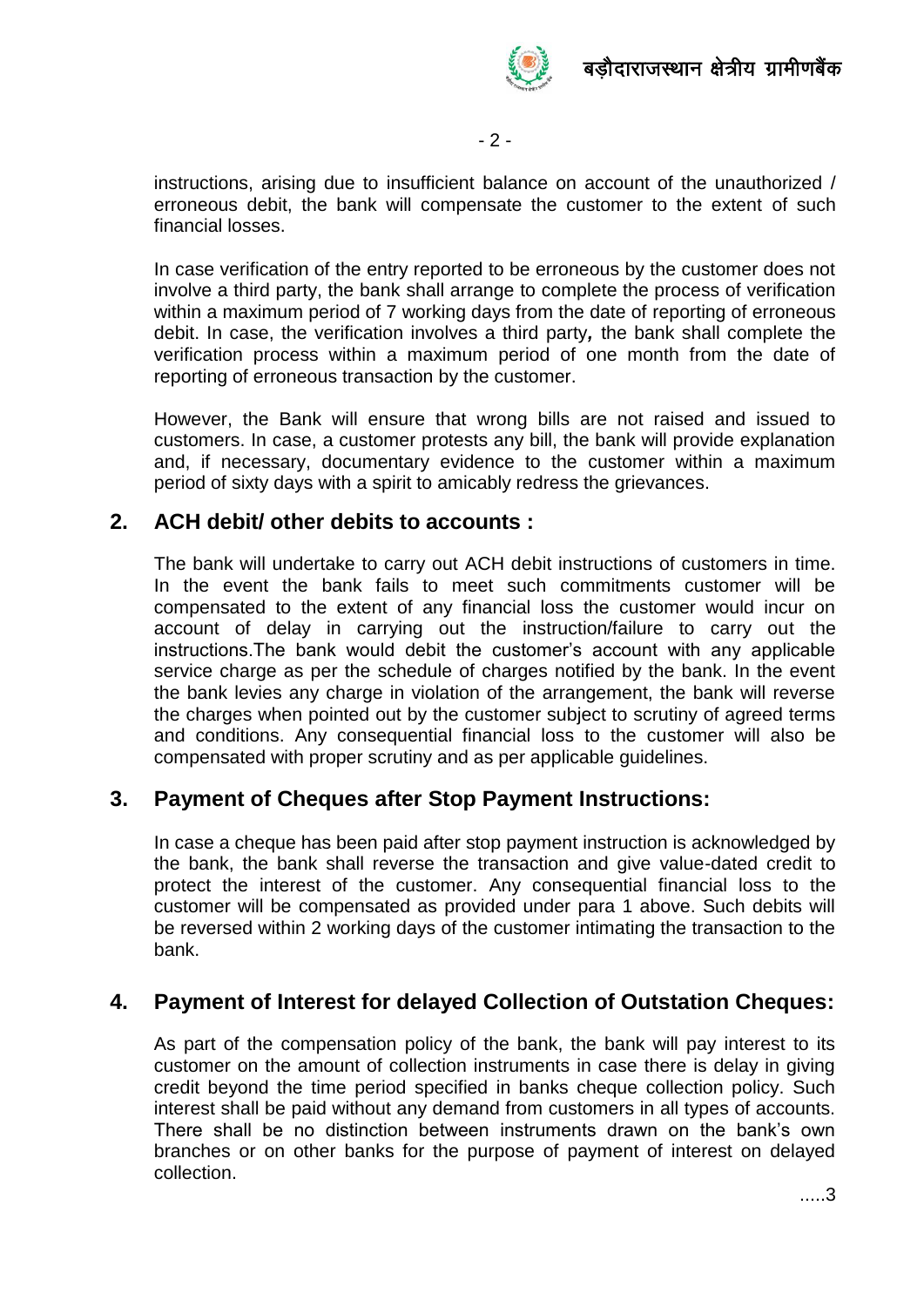



- 3 -

Interest for delayed collection shall be paid at the following rates:

- a) Savings Bank rate for the period of delay beyond 7/10/14 days as the case may be in collection of outstation cheques.
- b) Where the delay is beyond 14 days and up to 90 days interest will be paid at the rate applicable for term deposit for the corresponding respective period.
- c) In case of extraordinary delay, i.e. delays exceeding 90 days interest will be paid at the rate of 2% above the corresponding Term Deposit rate.
- d) In the event the proceeds of cheque under collection were to be credited to an overdraft/loan account of the customer, interest will be paid at the rate applicable to the loan account. For extraordinary delays, i.e. delays exceeding 90 days interest will be paid at the rate of 2% above the rate applicable to the loan account.

#### **5. Compensation for loss of instrument in Transit :**

The bank's compensation policy for financial loss suffered by the customers due to loss of instrument after it has been handed over to the bank for collection by the customer would also be as indicated in our collection policy. The same is extracted below for information:

#### **Cheques/ Instruments lost in transit/ in clearing process or at paying bank's branch:**

In the event a cheque or an instrument accepted for collection is lost in transit or in the clearing process or at the paying bank's branch, the bank shall immediately on coming to know of the loss, bring the same to the notice of the accountholder so that the accountholder can inform the drawer to record stop payment and also take care that cheques, if any, issued by him / her are not dishonoured due to noncredit of the amount of the lost cheques / instruments. The bank would provide all assistance to the customer to obtain a duplicate instrument from the drawer of the cheque.

In line with the compensation policy of the bank the bank will compensate the accountholder in respect of instruments lost in transit in the following way:

- a. In case intimation regarding loss of instrument is conveyed to the customer beyond the time limit stipulated for collection (7/10/14 days as the case may be) interest will be paid for the period exceeding the stipulated collection period at the rates specified above.
- b. In addition, bank will pay interest on the amount of the cheque for a further period of 15 days at Savings Bank rate to provide for likely further delay in obtaining duplicate cheque / instrument and collection thereof.
- c. The charges incurred for making stop payment of the lost cheque by the customer with the Paying Bank will be compensated by the bank.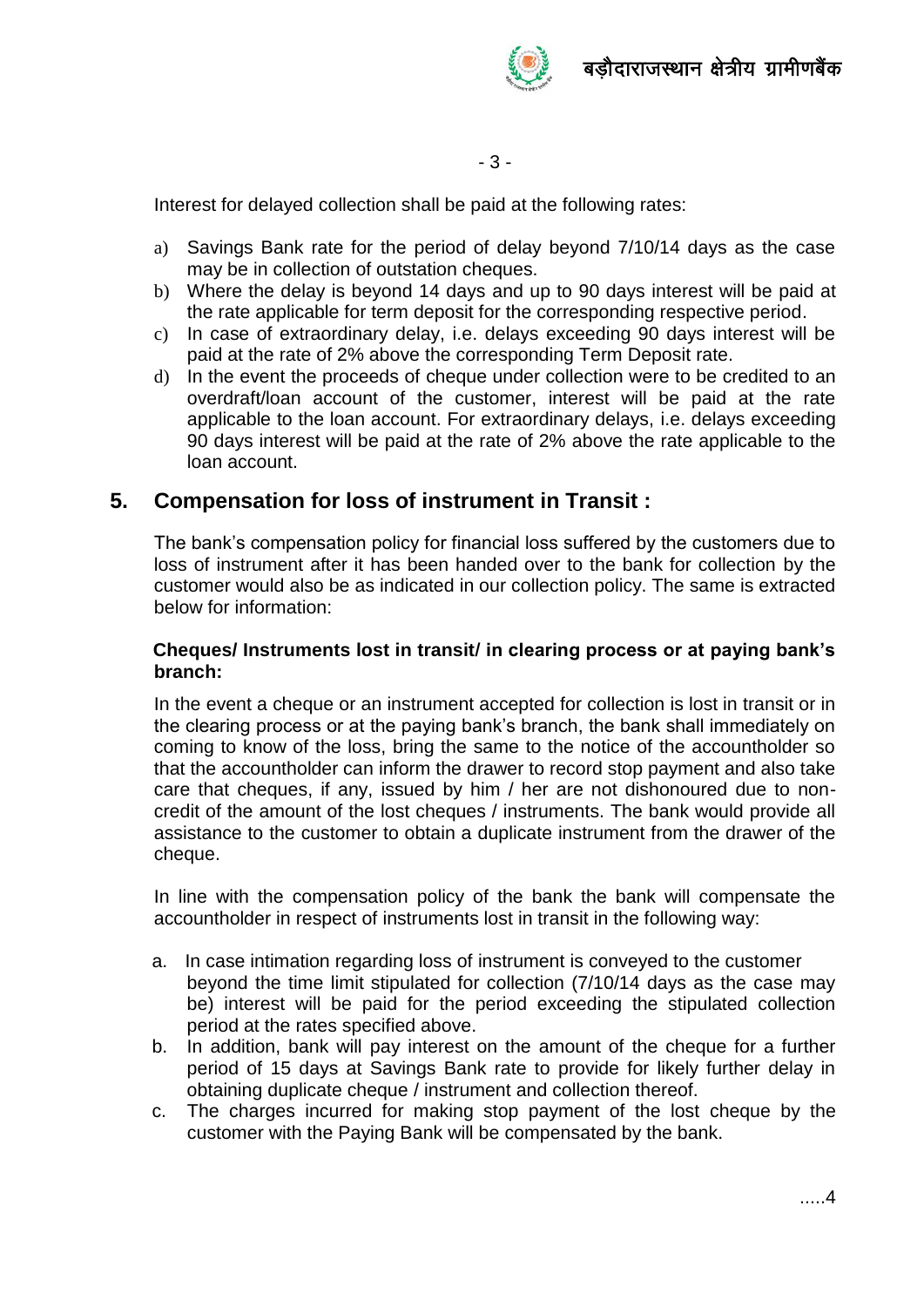

- 4 -

d. The bank would also compensate the customer for any reasonable charges he/she incurs in getting duplicate cheque/instrument upon production of receipt, in the event the instrument is to be obtained from a bank/ institution who would charge a fee for issue of duplicate instrument.

# **6. Issue of Duplicate Draft and Compensation for delays :**

Duplicate draft will be issued within a fortnight from the receipt of such request from the purchaser thereof. For delay beyond the above stipulated period, interest at the rate applicable for Fixed Deposit of Corresponding period will be paid as compensation to the customer for such delay.

#### **7. Violation of the Code by banks agent :**

In the event of receipt of any complaint from the customer that the bank's representative / courier or DSA has engaged in any improper conduct or acted in violation of the Code of Bank's Commitment to Customers which the bank has adopted voluntarily, the bank is committed to investigate the matter and endeavor to communicate the findings to the customer within 7 working days from the date of receipt of complaint and wherever justified, compensate the customer for financial loss, if any, as contemplated under this policy.

# **8. Delay in returning of Security Documents :**

The bank has adopted the principles of lenders of liability. In terms of the guidelinesfor lenders liability, and the Code of Bank's Commitment to customers adopted by thebank, the bank would return to the borrowers all the securities / documents / title deeds to mortgaged property within 15 days of repayment of all dues agreed to or contracted. The bank will compensate the borrower for monetory loss suffered, if any due to delay in return of the same. In the event of loss of title deeds to mortgage property at the hands of the banks the compensation will cover out of pocket expenses for obtaining duplicate documents plus a lump sum amount as decided by the bank.

# **9. Force Majeure :**

The bank shall not be liable to compensate customers for delayed credit if some unforeseen event (including but not limited to civil commotion, sabotage, lockout, strike or other labour disturbances, accident, fires, natural disasters or other "Acts

of God", war, damage to the bank's facilities or of its correspondent bank(s), absence of the usual means of communication or all types of transportation etc.) beyond the control of the bank, prevents it from performing its obligations within the specified service delivery parameters.